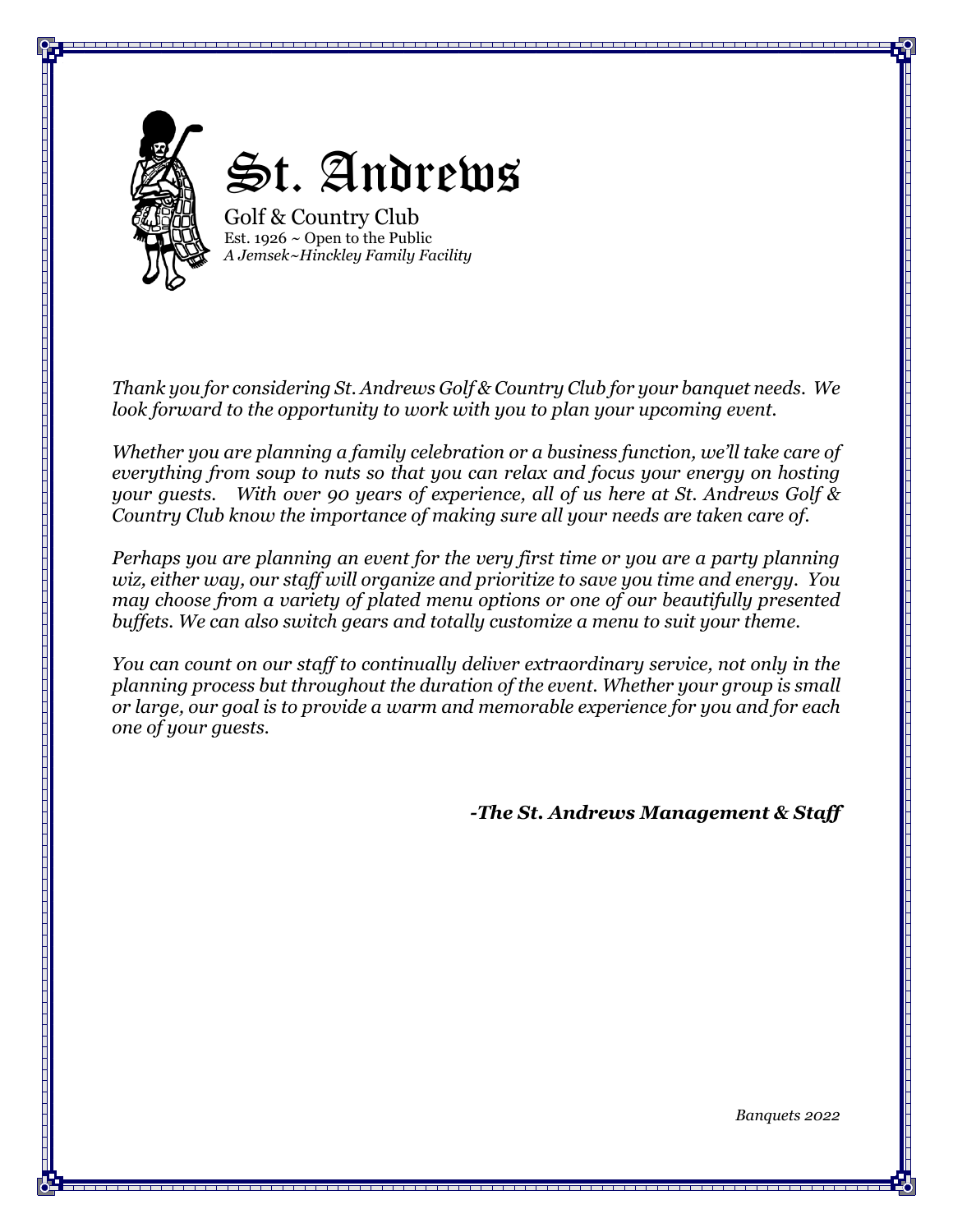

*Breakfast served until 11:00 a.m.*

## **Continental Breakfast Buffet***-*

Regular Continental Breakfast..................................................................................................\$ 9.25  *Coffee (Regular and Decaf), Tea, Chilled Fruit Juices, Bagels with Flavored Cream Cheese, Assorted Breakfast Pastries*

Sausage, Egg & Cheese Continental Breakfast ...........................................................................\$ 9.25  *Coffee (Regular and Decaf), Tea, Chilled Fruit Juices, Breakfast Sausage Patty-Fried Egg-American Cheese on an English Muffin*

Deluxe Continental Breakfast ................................................................................................... \$ 12.25  *Coffee (Regular and Decaf), Tea, Chilled Fruit Juices, Fresh Seasonal Fruit Platter, Granola with Yogurt, Bagels with Flavored Cream Cheese, Assorted Breakfast Pastries*

## **Breakfast Buffet-**

St. Andrews Breakfast Buffet..................................................................................................... \$ 16.75 Children under 12 years ........................................................................................................... \$ 13.50  *Coffee (Regular and Decaf), Tea, Chilled Fruit Juices, Bagels with Flavored Cream Cheese, Assorted Breakfast Pastries, Scrambled Eggs or Vegetable Frittata, Potatoes O'Brien, or Hash browns, (Choice of 2) Crispy Bacon, Sausage Links, Ham or Canadian bacon, Choice of Belgian Waffles or French Toast* 

## **Ala Carte Breakfast Additions**

*Items below are available only as an addition to a Buffet*

**\*Stations requiring a chef will be charged a \$125.00 Chef fee per station**

*A guaranteed guest count is due 7 days prior to the event. All Food & Beverage Subject to 20% Service Charge & Current Sales Tax Prices subject to change up to 90 days prior to Event date*

St. Andrews Golf Club, 2241 Route 59, West Chicago, IL 60185 (630) 231-3100 www.standrewsgc.com

s de la componenta de la componenta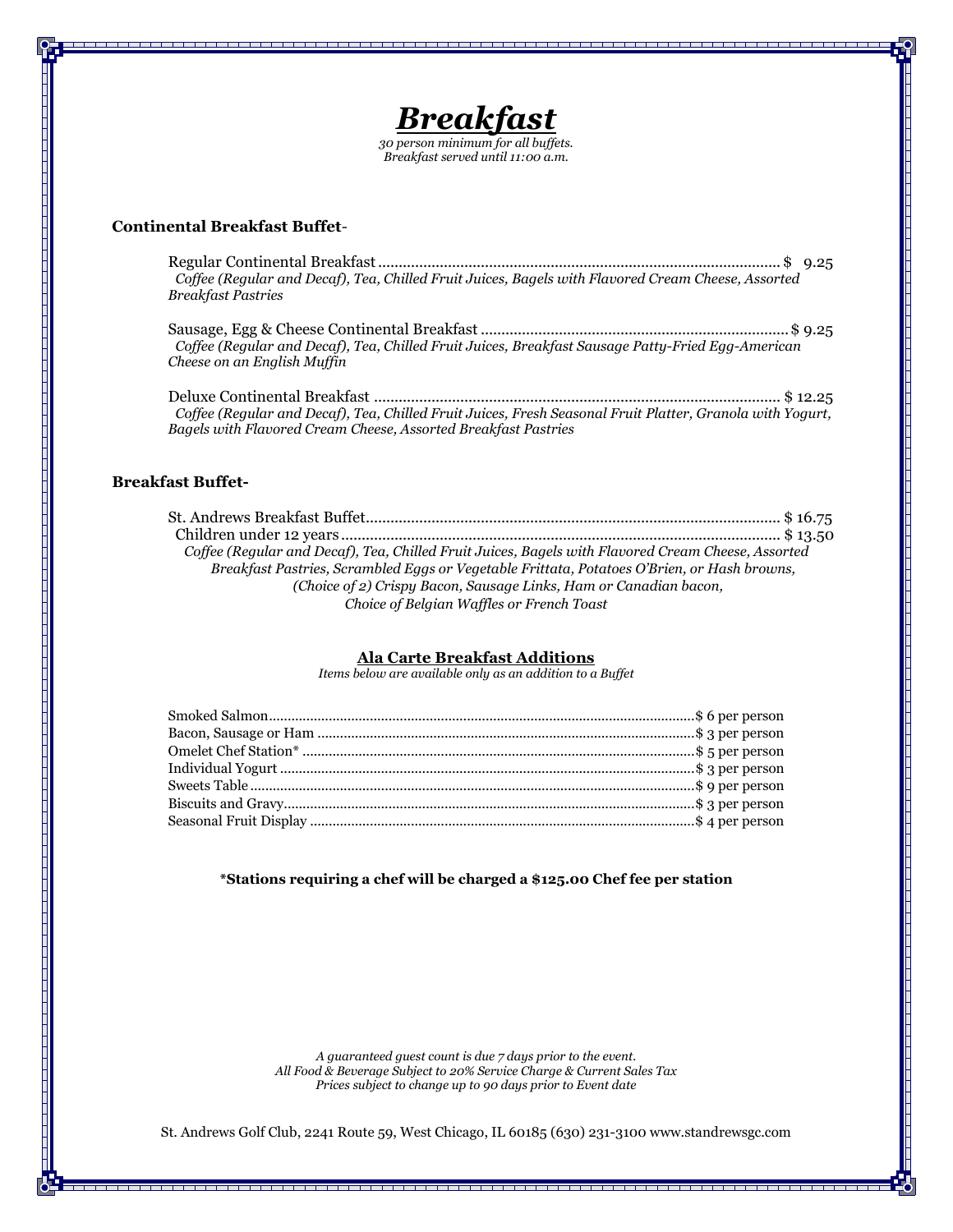

*30 person minimum for all buffets. Brunch served until 2:00 p.m. Includes Coffee, Tea, and Water* **\$26.95**

Children under 12: \$17.25

➢ **Fruit Salad**

## ➢ **Chilled Fruit Juices**

➢ **Scrambled Eggs**

### ➢ **Choose 2 Meats:**

Peppered Crusted Sirloin of Beef w/Demi-Glace Oven Roasted Turkey w/Cranberry Sauce & Gravy Iowa Smoked Ham w/Fruit Sauce Roasted Pork Loin w/Maple Bourbon Glace Crispy Bacon Sausage Links

## ➢ **Choose 1 Vegetable:**

Steamed Vegetable Medley: Broccoli, Cauliflower, Red Peppers, Zucchini, and Squash Herbed Green Beans w/Red Peppers Grilled Vegetables: Zucchini, Yellow Squash & Red Peppers

### ➢ **Choose 2 Starches:**

Crispy Hash Browns Potatoes O'Brien Country Rigatoni: Italian Sausage, Onions, Parmesan Cheese, Tomato Cream Sauce Wild Rice Pilaf Vesuvio Potatoes Fresh Garlic Mashed Potatoes Roasted Red Potatoes w/Garlic & Parmesan Cheese

## ➢ **Choose 1 Dessert:**

Assorted Breakfast Pastries Chocolate Cake Assorted Baked Fresh Cookies Lemon Bars Brownie Assortment Ice Cream – Vanilla, Strawberry, Cookies and Cream, Mint Chocolate Chip or Rainbow Sherbet *Ice Cream Sundae Style: Chocolate Sauce, Whipped Cream, Cherry and Cookie, Additional \$2.00 per person*

> *A guaranteed guest count is due 7 days prior to the event. All Food & Beverage Subject to 20% Service Charge & Current Sales Tax Prices subject to change up to 90 days prior to Event date*

St. Andrews Golf Club, 2241 Route 59, West Chicago, IL 60185 (630) 231-3100 www.standrewsgc.com

-----------------------------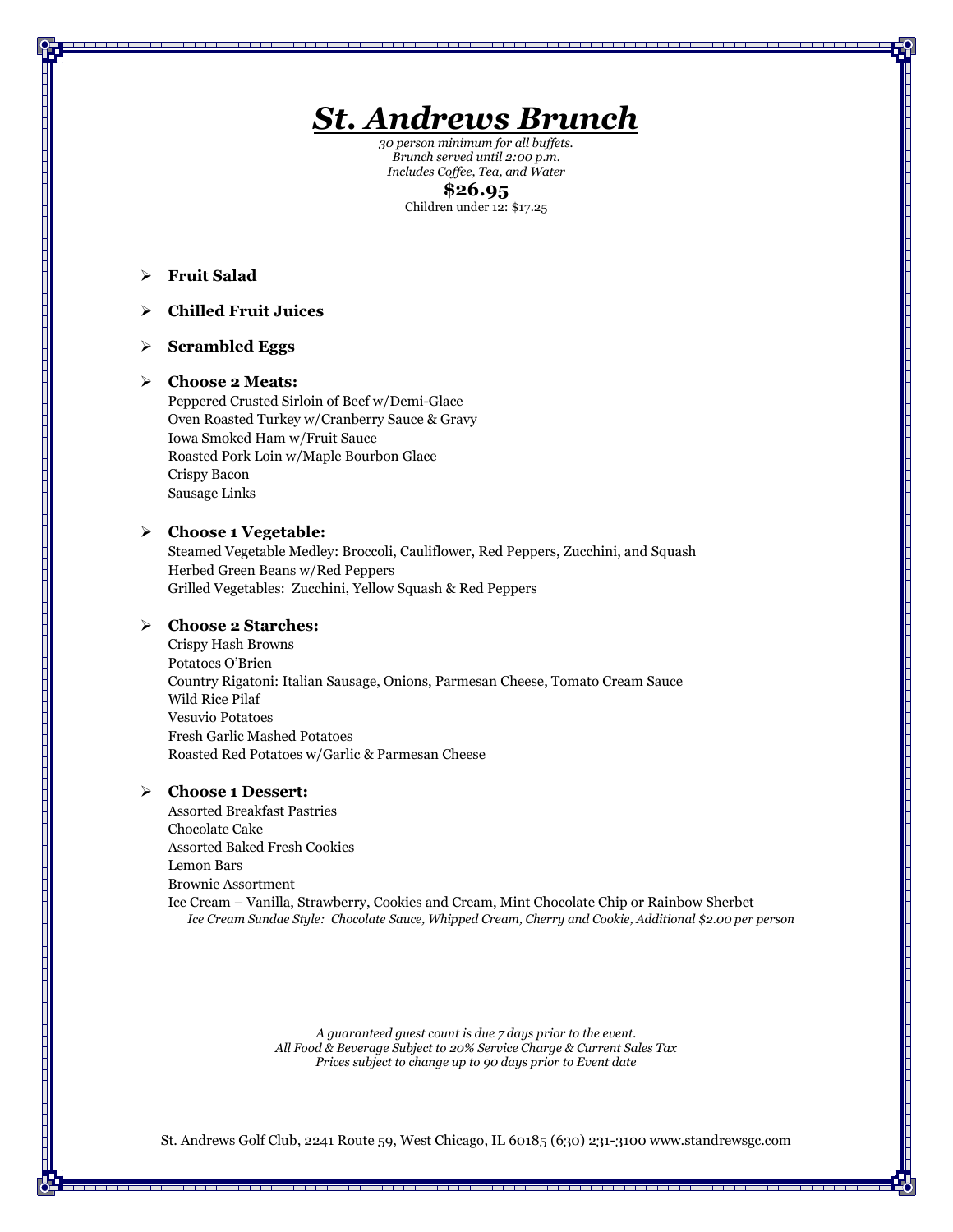

*Includes Coffee, Tea, and Water*

#### Choose Appetizer and Dessert.......

| Tri-Colored Cheese Tortellini w/red peppers, mushrooms, & artichoke hearts in basil cream sauce \$ 20.00 |  |
|----------------------------------------------------------------------------------------------------------|--|
|                                                                                                          |  |
|                                                                                                          |  |
|                                                                                                          |  |
|                                                                                                          |  |
| Homemade Lasagna (Beef, Chicken or Vegetarian) w/garlic bread and choice of vegetable \$ 23.00           |  |
|                                                                                                          |  |

#### Choose Appetizer, Starch, Vegetable, and Dessert…….

| Children under 12: |  |
|--------------------|--|

| $C$ uau $C$ uau and $L$ |  |  |
|-------------------------|--|--|
|                         |  |  |

## **Appetizer: Choice of 1**

**Salads:** St. Andrews Salad, Caesar Salad, Fruit Salad **Soups**: Chicken Tortilla, Italian Minestrone, Cream of Chicken Wild Rice, Cream of Broccoli, Cream of Potato Leek, Corn Chowder, or Roasted Butternut Squash

#### **Rolls & Butter**

**Starch**: Garlic Mashed Potatoes, Caramelized Roasted Sweet Potatoes, Roasted Red Potatoes, Vesuvio Potatoes, Wild Rice Pilaf or Vegetable Risotto

**Vegetable**: Steamed Vegetable Medley- *(Cauliflower, Broccoli, Zucchini, Yellow Squash, Red Peppers)*, Herbed Green Beans w/Red Peppers, Grilled Zucchini-Yellow Squash & Red Pepper Stack

**Dessert**: Chocolate Cake, Assorted Baked Fresh Cookies, Lemon Bars, Brownies, Ice Cream – Vanilla, Strawberry, Cookies and Cream, Mint Chocolate Chip or Rainbow Sherbet *Ice Cream Sundae Style: Chocolate Sauce, Whipped Cream, Cherry and Cookie, Additional \$2.00 per person*

*Entrée selection may include two choices. Each entrée selection requires a minimum order of 15. Dietary Substitutions are the exception.*

> *A guaranteed guest count is due 7 days prior to the event. All Food & Beverage Subject to 20% Service Charge & Current Sales Tax Prices subject to change up to 90 days prior to Event date*

St. Andrews Golf Club, 2241 Route 59, West Chicago, IL 60185 (630) 231-3100 www.standrewsgc.com

ر سے پس سے سے سے بھر سے سے سے بھر بھر سے ب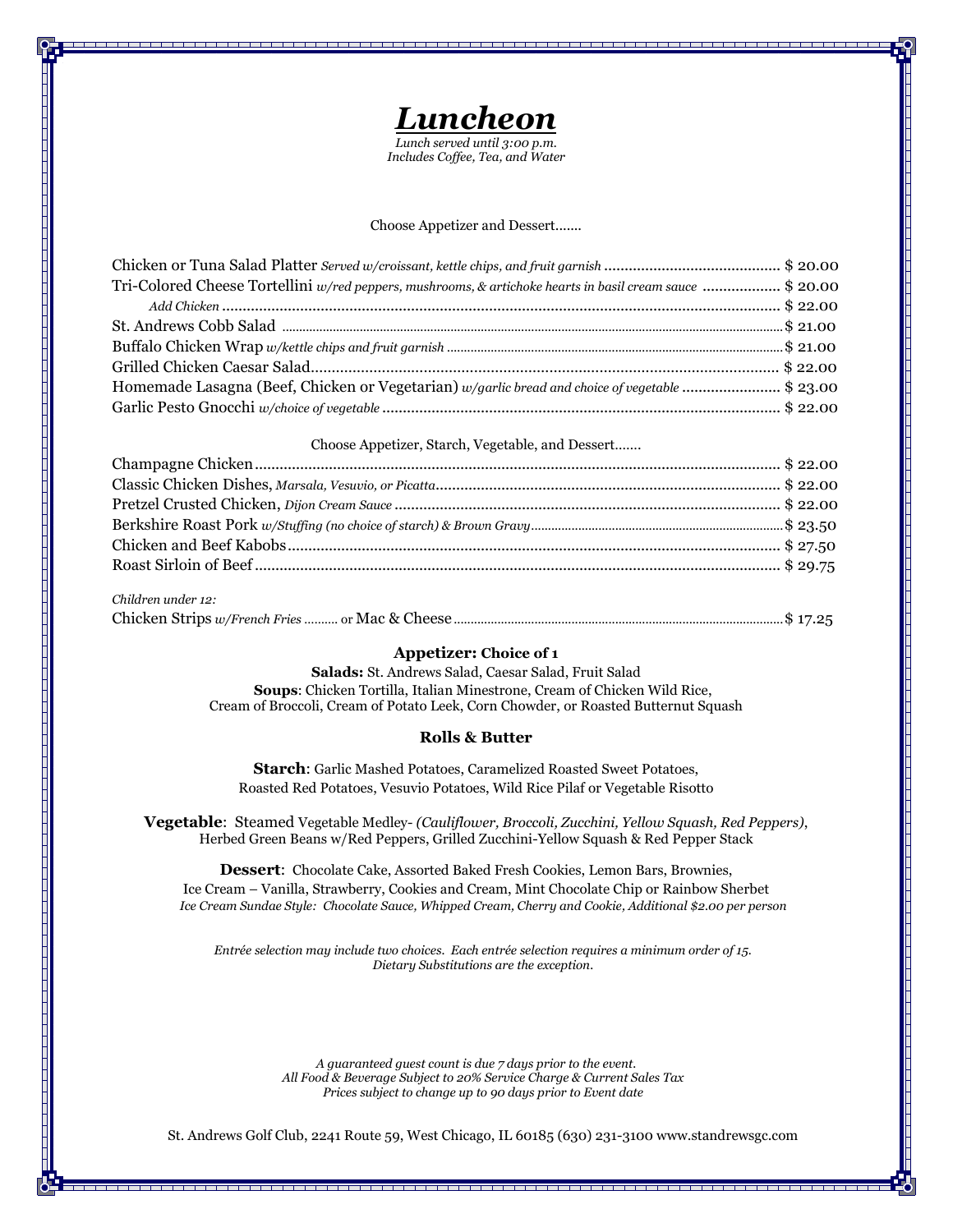

*30 person minimum for all buffets Lunch served until 3:00 p.m. Includes Coffee, Tea and Water*

**Lunch: \$25.50/ Dinner: \$35.00**

Children under 12: Lunch \$17.25/ Dinner \$19.50

## ➢ **Garden Salad**  Ranch and Italian Dressings

## ➢ **Assorted Rolls & Butter**

#### ➢ **Choose 1 Meat:**

Peppered Crusted Sirloin of Beef w/Demi-Glace Roasted Pork Loin w/Maple Bourbon Glace Oven Roasted Turkey w/Cranberry Sauce and Gravy Iowa Smoked Ham w/Fruit Sauce

## ➢ **Choose a Classic Chicken Dish:**

- o Fried Chicken (Bone-In)
- o Herbed Roasted Chicken (Boneless/Skinless) w/Lemon Butter Sauce
- o Grilled Chicken w/Honey Mustard and BBQ on the side (Boneless/Skinless)
- o Sautéed Chicken w/Marsala, Vesuvio or Picatta Sauce (Boneless/Skinless)

## ➢ **Choose 1 Vegetable:**

- o Steamed Vegetable Medley: Broccoli, Cauliflower, Red Peppers, Zucchini, Squash
- o Herbed Green Beans w/Red Peppers
- o Grilled Zucchini-Yellow Squash & Red Pepper Stack

## ➢ **Choose 1 Starch:**

Wild Rice Pilaf Vesuvio Potatoes Garlic Mashed Potatoes Roasted Red Potatoes w/Garlic & Parmesan Cheese Caramelized Roasted Sweet Potatoes

## ➢ **Choose 1 Pasta**

Country Rigatoni; Italian Sausage, Onions, Parmesan Cheese, Tomato Cream Sauce Mostaccioli w/Cream Tomato Sauce Mac & Cheese w/Ham & Grilled Onions Cheese Filled Tortellini w/Pesto Tomato Sauce\*\$1.00 additional per guest

## ➢ **Choose 1 Dessert:**

Chocolate Cake Assorted Fresh Baked Cookies Lemon Bars Brownie Assortment Ice Cream – Vanilla, Strawberry, Cookies and Cream, Mint Chocolate Chip or Rainbow Sherbet *Ice Cream Sundae Style: Chocolate Sauce, Whipped Cream, Cherry and Cookie, Additional \$2.00 per person*

> *A guaranteed guest count is due 7 days prior to the event. All Food & Beverage Subject to 20% Service Charge & Current Sales Tax Prices subject to change up to 90 days prior to Event date*

St. Andrews Golf Club, 2241 Route 59, West Chicago, IL 60185 (630) 231-3100 www.standrewsgc.com

------------------------------------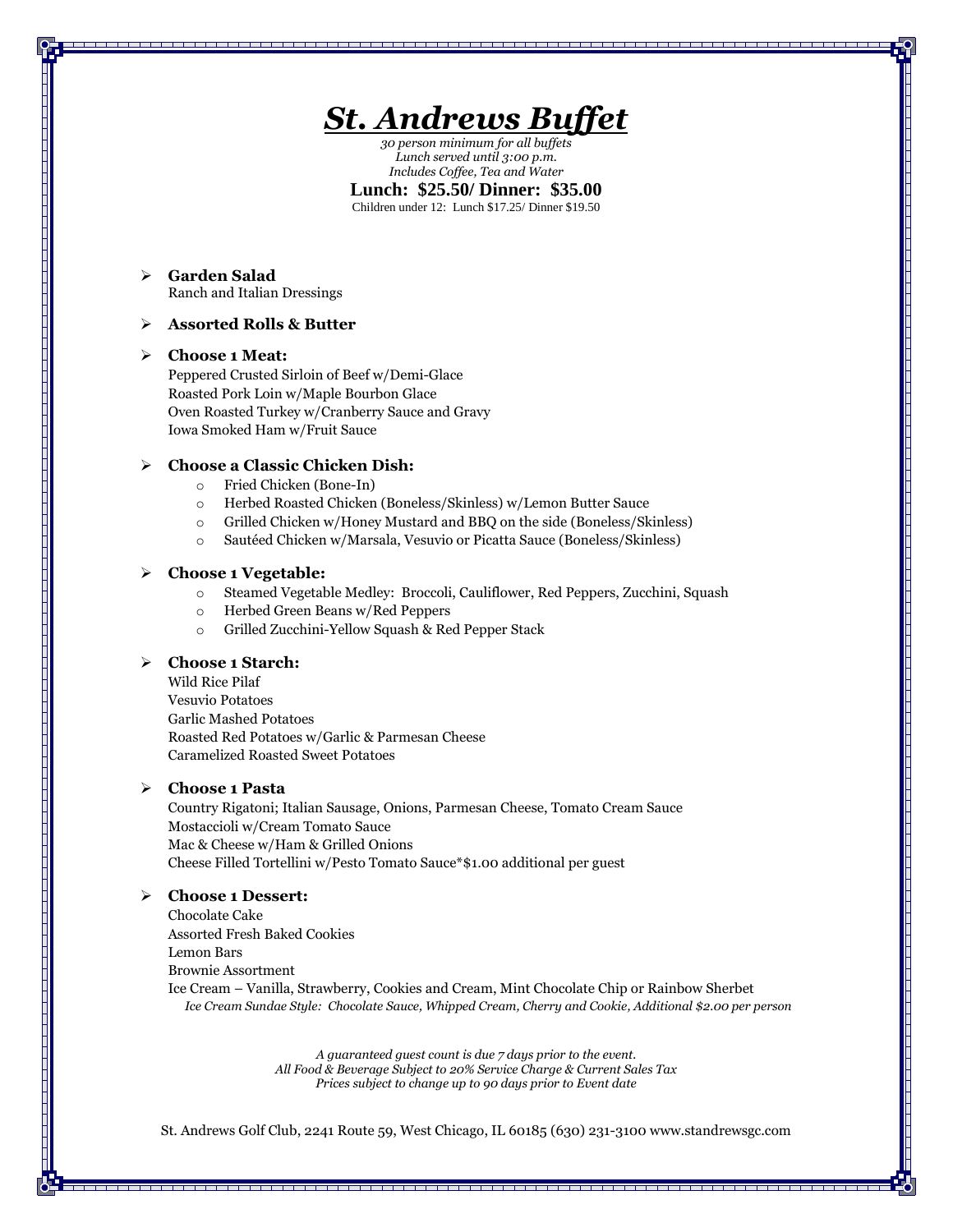# *International Buffets*

*30 person minimum for all buffets Lunch served until 3:00 p.m. Includes Coffee, Tea, and Water*

## **Lunch: \$25.50/ Dinner: \$35.00**

Children under 12: Lunch \$16.50/ Dinner \$18.50

## *Mexican Buffet*

- ➢ **Jicama Salad,** Chili Lime Vinaigrette Dressing
- ➢ **Chipotle Caesar Salad**

## ➢ **Homemade Tortilla Chips and Salsa**

- ➢ **Entrées:** Chicken & Cheese Enchiladas Marinated Beef Fajitas w/fixings
- ➢ **Sides:** Refried Beans w/Cheese Spanish Rice w/Peas & Carrots
- ➢ **Dessert:** Cinnamon Sugar Churros

## *Asian Buffet*

- ➢ **Asian Chopped Salad,** Teriyaki Mango Dressing
- ➢ **Asian Cole Slaw**
- ➢ **Entrées:** Thai Basil Chicken w/Cashews & Vegetables Kung Po Pork
- ➢ **Sides:** Vegetable Fried Rice Assorted Stir-fry Vegetables
- ➢ **Dessert:** Cinnamon Sugar Donuts

## *Italian Buffet*

- ➢ **Farfalle Italian Pasta Salad**
- ➢ **Italian Mixed Green Salad – Choice of 2 dressings**
- ➢ **Garlic Bread**

## ➢ **Entrées:**

Parmesan Crusted Chicken Breast w/Light Cream Sauce Beef, Chicken or Vegetable Lasagna Italian Sausage w/Peppers & Onions in a Marinara Sauce

#### ➢ **Sides:**

Country Rigatoni: Onions, Parmesan Cheese, Tomato Cream Sauce or Pesto Cream Sauce Grilled Vegetables w/Balsamic Reduction

➢ **Dessert:**

Spumoni Ice Cream

*A guaranteed guest count is due 7 days prior to the event. All Food & Beverage Subject to 20% Service Charge & Current Sales Tax. Prices subject to change up to 90 days prior to Event date.*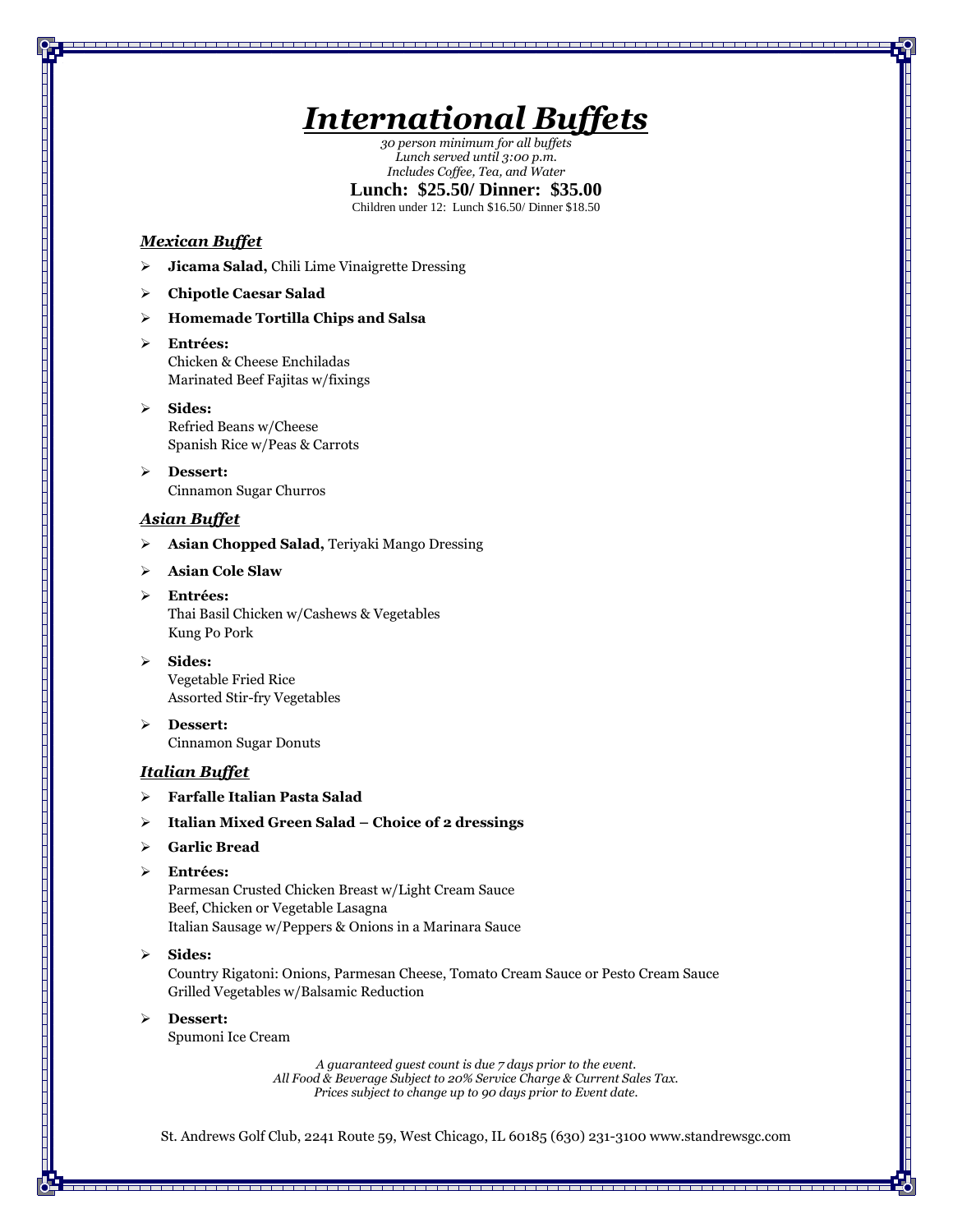

*Items below are available only as an addition to a Buffet*

## **\*Carving Station with Chef**

*Includes Fresh Rolls and Condiments (#) - Approximant servings* 

Prime Rib (25) Market Price Inside Round (75) \$ 325 Roasted Sirloin of Beef (25) \$199 Roasted Turkey Breast (25) \$142 Tenderloin of Beef (12) Market Price Baked Country Ham (75) \$ 199 Strip Loin of Beef (25) Market Price Herb Roasted Pork Loin (30) \$142

## **\*Pasta Station**

*\$9.00 per person Choice of Two Pastas* – Penne, Bow Ties, Fettuccini, Rigatoni *Choice of Two Sauces* - Marinara, Bolognese or Alfredo Mixings: Shrimp, Chicken, Italian Sausage, Assorted Vegetables, Minced Garlic & Parmesan Cheese

#### **\*Stir-fry Station**

 *\$9.00 per person*  Chicken, Beef and Pork Strips w/Oriental Vegetables and served w/White Rice

## **\*Omelet Station**

*\$5.00 per person* Diced Tomato, Mushrooms, Onions, Bell Pepper, Spinach, Jalapenos, Ham, Sausage, Cheddar, Mozzarella, Salsa

### **Homemade Soup Station (Choice of 2)**

*\$5.00 per person* Chicken Tortilla, Italian Minestrone, Cream of Chicken Wild Rice, Cream of Broccoli, Cream of Potato Leek, Corn Chowder, Roasted Butternut Squash

## **Baked or Mashed Potato Bar**

*\$5.00 per person* Roasted Garlic, Bacon Bits, Cheddar Cheese, Sour Cream, Caramelized Onions, Mushroom Gravy, & Butter

## **\*Fajita Station**

*\$9.00 per person* Marinated Chicken and Beef, Salsa, Sour Cream, Cheddar & Pepper Jack Cheese Mix, & Pico De Gallo

*\*Stations requiring a chef will be charged a \$125.00 Chef fee per station*

*A guaranteed guest count is due 7 days prior to the event. All Food & Beverage Subject to 20% Service Charge & Current Sales Tax Prices subject to change up to 90 days prior to Event date*

St. Andrews Golf Club, 2241 Route 59, West Chicago, IL 60185 (630) 231-3100 www.standrewsgc.com

-------------------------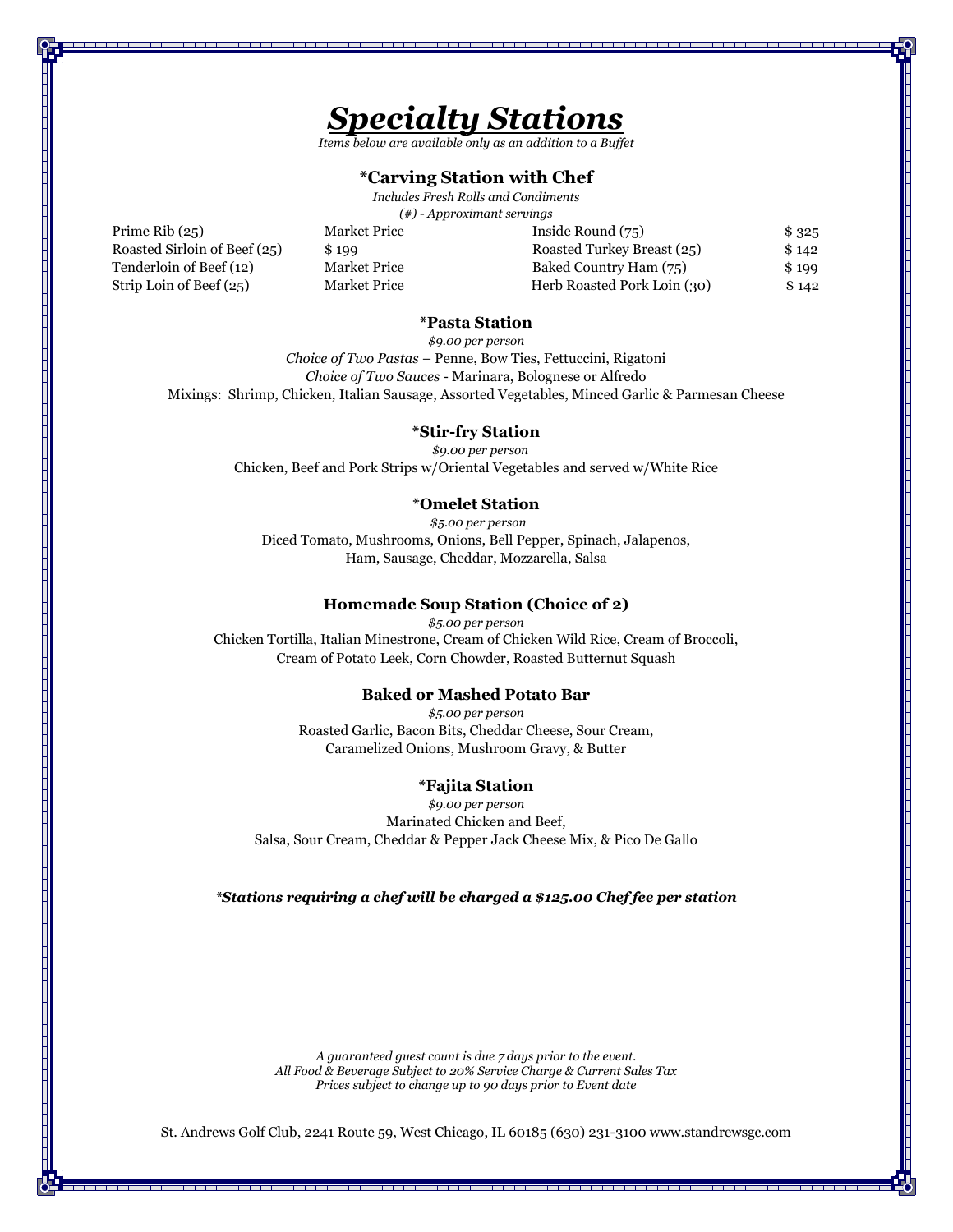

*Dinner served until 8:00 p.m*. *Entrees include choice of appetizer, salad, starch, vegetable, and dessert Includes Coffee, Tea, and Water*

| Children under 12: |  |
|--------------------|--|
|                    |  |

**Appetizer:** Fruit Cup, Chicken Tortilla, Italian Minestrone, Cream of Chicken Wild Rice, Cream of Broccoli, Cream of Potato Leek, Corn Chowder, Roasted Butternut Squash

## **Rolls & Butter**

**Salad**: St. Andrews Garden Salad or Caesar Salad Strawberry & Spinach Salad and Signature Salad available for an additional \$2.00 per person

**Starch**: Garlic Mashed Potatoes, Caramelized Roasted Sweet Potatoes, Roasted Red Potatoes, Vesuvio Potatoes, Wild Rice Pilaf or Vegetable Risotto

**Vegetable**: Steamed Vegetable Medley- *(Cauliflower, Broccoli, Zucchini, Yellow Squash, Red Peppers)*, Herbed Green Beans w/Red Peppers, Grilled Zucchini-Yellow Squash & Red Pepper Stack

**Dessert**: Chocolate Cake, Assorted Baked Fresh Cookies, Lemon Bars, Brownie Assortment, Ice Cream – Vanilla, Strawberry, Cookies and Cream, Mint Chocolate Chip or Rainbow Sherbet *Ice Cream Sundae Style: Chocolate Sauce, Whipped Cream, Cherry and Cookie Additional \$2.00 per person*

*Entrée selection may include two choices. Each entrée selection requires a minimum order of 15. Dietary Substitutions are the exception.*

> *A guaranteed guest count is due 7 days prior to the event. All Food & Beverage Subject to 20% Service Charge & Current Sales Tax Prices subject to change up to 90 days prior to Event date. Market Price Entrées are priced out 30 days prior to event.*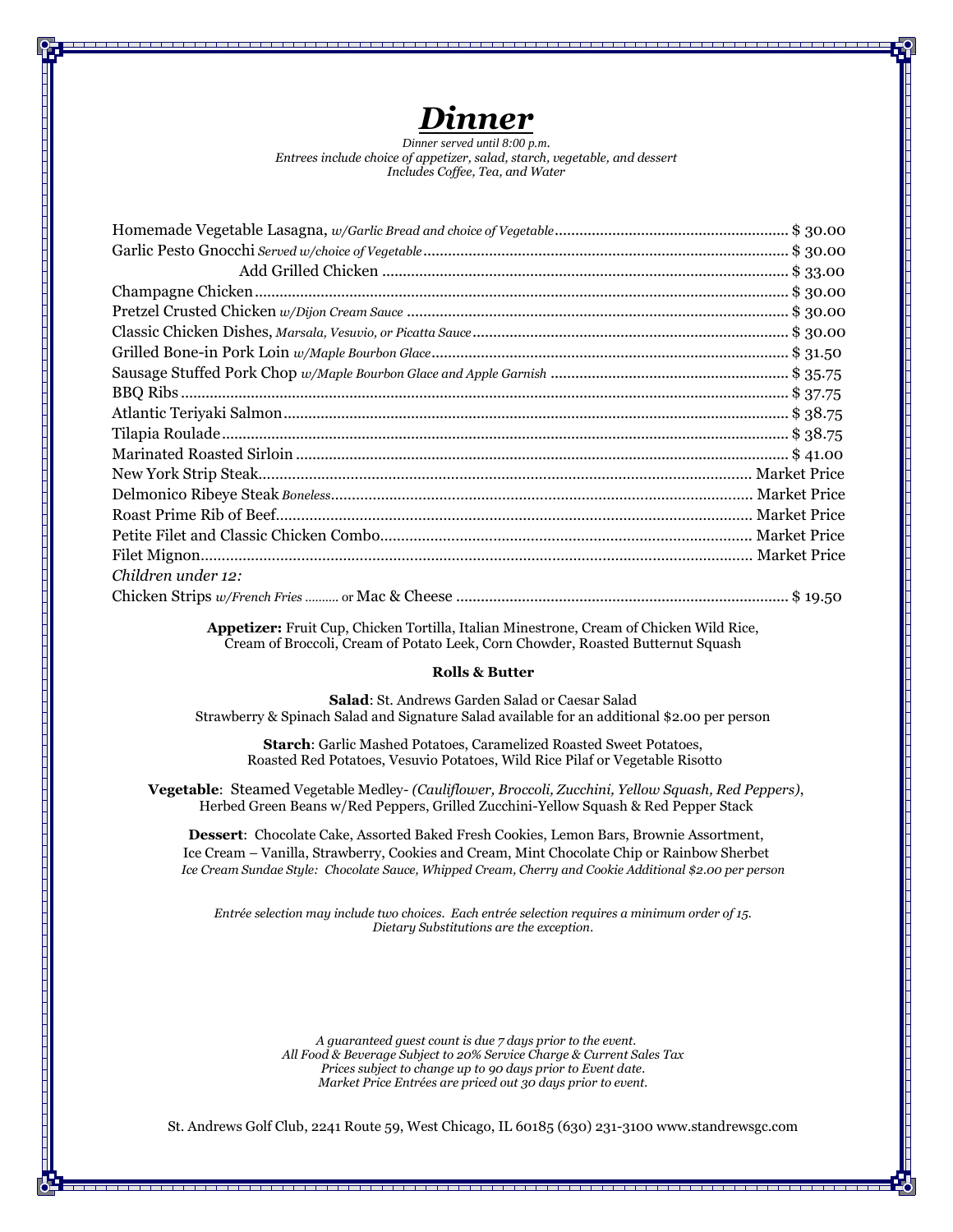## *Hors d'oeuvres*

\_\_\_\_\_\_\_

*Hors d'oeuvres served until 8:00 p.m. Room Minimums and Staffing Fees will be applied to Hors d'oeuvre Parties.*

## **Hot Hors D' Oeuvres**

*minimum order of 50 pieces*

## **Cold Hors D' Oeuvres**

*minimum order of 50 pieces*

| Flour Tortilla wrapped around assortment of Salami, Turkey & Ham, w/Cheese, Lettuce, Tomato & Mayo |  |
|----------------------------------------------------------------------------------------------------|--|
|                                                                                                    |  |
| Cheddar, Mozzarella, Swiss & Pepper Jack                                                           |  |
|                                                                                                    |  |
|                                                                                                    |  |
| Goat Cheese w/cracked black pepper, Cheddar w/pistachio & walnut, Goat Cheese w/dill               |  |
|                                                                                                    |  |
| Turkey, Ham, Cheddar, Swiss, Lettuce, Tomato & Mayo                                                |  |
|                                                                                                    |  |
|                                                                                                    |  |
|                                                                                                    |  |
|                                                                                                    |  |
|                                                                                                    |  |
|                                                                                                    |  |
|                                                                                                    |  |

*A guaranteed guest count is due 7 days prior to the event. All Food & Beverage Subject to 20% Service Charge & Current Sales Tax Prices subject to change up to 90 days prior to Event date*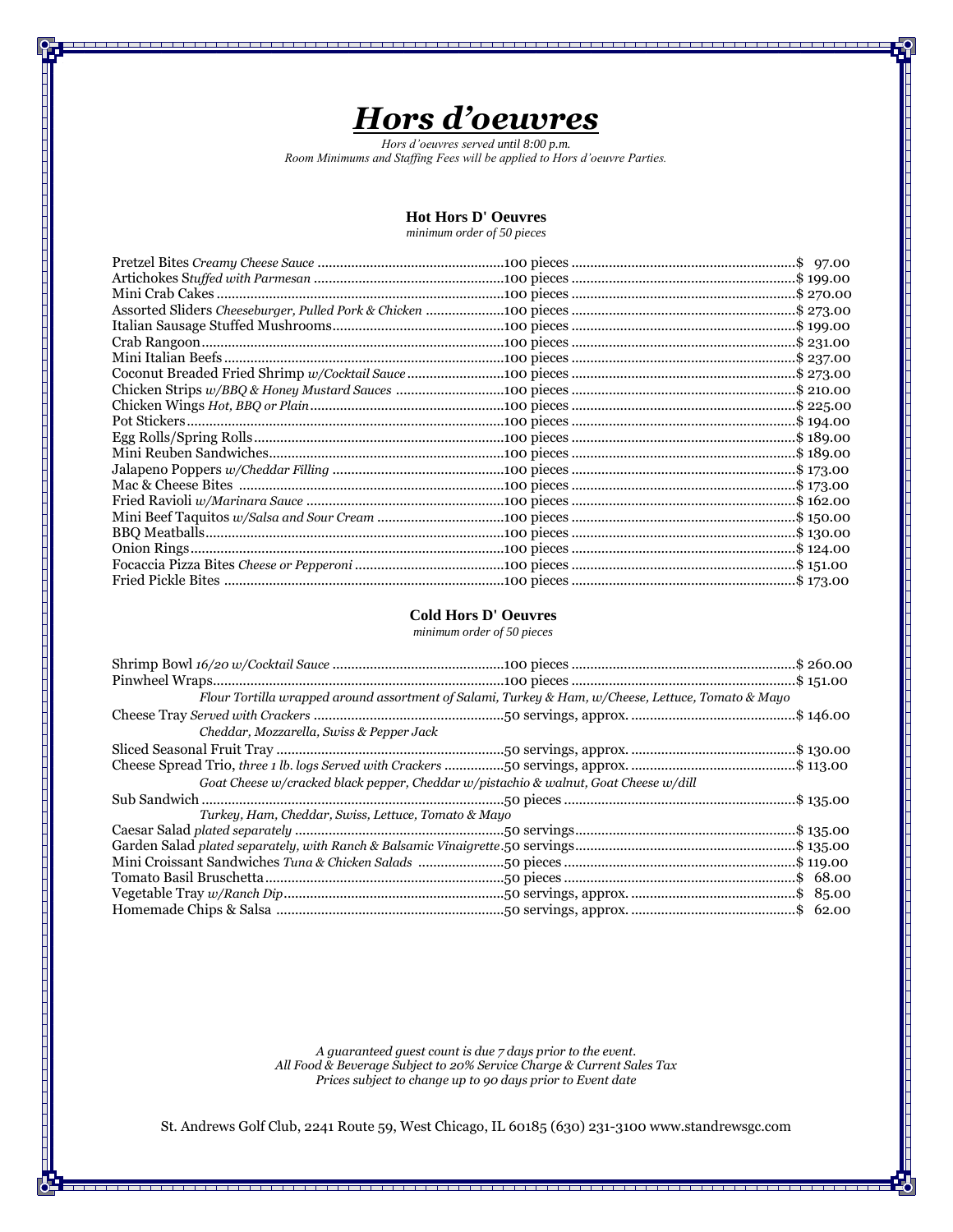## *Bar & Beverage Options*

*A Bartender Fee of \$100.00 will be applied for a private bar set up.*

*These packages are based on a per hour, per person basis*

*Beer, Wine & Soda Call Bar Premium Bar* 

|  |  | <b>Beer, Wine &amp; Soda</b> |
|--|--|------------------------------|
|--|--|------------------------------|

| \$15    | One Hour          | S 20  | One Hour          | \$24  |
|---------|-------------------|-------|-------------------|-------|
| \$ 22.  | Two Hours         | \$26  | Two Hours         | \$ 33 |
| \$ 24   | Three Hours       | \$29  | Three Hours       | \$38  |
| $\$~27$ | <b>Four Hours</b> | \$ 33 | <b>Four Hours</b> | \$42  |
|         |                   |       |                   |       |

## *Beer, Wine and Soda Bar Package*

 $\sim$  Champagne  $\sim$  Cabernet Sauvignon  $\sim$  Pinot Noir  $\sim$  White Zinfandel  $\sim$  Chardonnay  $\sim$  Pinot Grigio $\sim$  Merlot  $\sim$  $\sim$  Choice of 2 Domestic Beers  $\sim$  Pepsi Products  $\sim$ 

### *Call Bar Package*

*\*All the inclusions from the Beer, Wine & Soda Package in addition to the following items:*

 $\sim$  Vodka  $\sim$  Gin  $\sim$  Rum  $\sim$  Whiskey  $\sim$  Scotch  $\sim$  Tequila  $\sim$  Brandy  $\sim$  Cordials  $\sim$  Smirnoff  $\sim$  Titos  $\sim$  Beefeaters  $\sim$  Bacardi  $\sim$ 

 $\sim$  Captain Morgan  $\sim$  Seagram  $7 \sim V.O. \sim$  Dewars  $\sim$  Cuervo  $\sim$  Christian Brothers  $\sim$  Amaretto  $\sim$  Triple Sec  $\sim$ 

 $\sim$  Southern Comfort  $\sim$  Kamora Coffee Liqueur  $\sim$  Butterscotch  $\sim$  Peach Schnapps  $\sim$  Apple Pucker  $\sim$ 

 $\sim$  Choice of 2 Domestic Beers  $\sim$  Choice of 2 Import Beers  $\sim$ 

## *Premium Bar Package*

*\*All the inclusions from the Beer, Wine & Soda and the Call Bar Packages in addition to the following items:*  $\sim$  Ketel One  $\sim$  Bombay  $\sim$  Tanqueray  $\sim$  Malibu  $\sim$  Crown Royal  $\sim$  Jack Daniels  $\sim$  Chivas  $\sim$ Patron ~ Disaronno Amaretto ~ Bailey's ~ Kahlua ~ Grand Marnier  $\sim$  Choice of 2 Domestic Beers  $\sim$  Choice of 3 Import Beers  $\sim$ 

## **Domestic Beer Selections**

 $\sim$  Miller Lite  $\sim$  Miller High Life  $\sim$  Coors Lite  $\sim$  Coors Banquet  $\sim$  Mike's Hard Lemonade  $\sim$  Heineken N.A.  $\sim$ 

#### **Import Beer Selections**

 $\sim$  Heineken  $\sim$  Sam Adams Boston Lager  $\sim$  Seasonal  $\sim$  $\sim$  Blue Moon  $\sim$  Revolution Anti Hero IPA  $\sim$  Stella  $\sim$  Guinness  $\sim$ 

#### **Banquet Wines/ Champagne**

 $\sim$  Cabernet Sauvignon  $\sim$  Merlot  $\sim$  Pinot Noir  $\sim$  Pinot Grigio  $\sim$  Chardonnay  $\sim$  White Zinfandel  $\sim$  Champagne  $\sim$ \$24.00 per Bottle

## *Non-Alcohol Bar Package*

*Unlimited for up to 4 hours*  $\sim$  Assorted Pepsi Products  $\sim$  Lemonade  $\sim$  Iced Tea $\sim$ \$6.00 per person

#### **Coffee**

 $\sim$  Full Urn \$81.00 = 60 servings  $\sim$   $\sim$   $\sim$   $\sim$   $\sim$  Half Urn \$55.00 = 35 servings  $\sim$ 

#### **Punch**

 $\sim$  Plain \$38.00 per gallon/ Spiked or Mimosa \$51.00 per gallon  $\sim$ 

## **Soda Station**

 $\sim$  12 oz. Can Soda and Ice Tea (Pepsi products)  $\sim$  16 oz. Bottled Water  $\sim$  $\sim$  Will be tallied at \$2.00 per beverage, based on consumption  $\sim$ 

### **Tab Bar / Drink Tickets**

 $\sim$  Will be tallied at individual drink price, based on consumption  $\sim$ 

*A guaranteed guest count is due 7 days prior to the event. All Food & Beverage Subject to 20% Service Charge & Current Sales Tax Prices subject to change up to 90 days prior to Event date*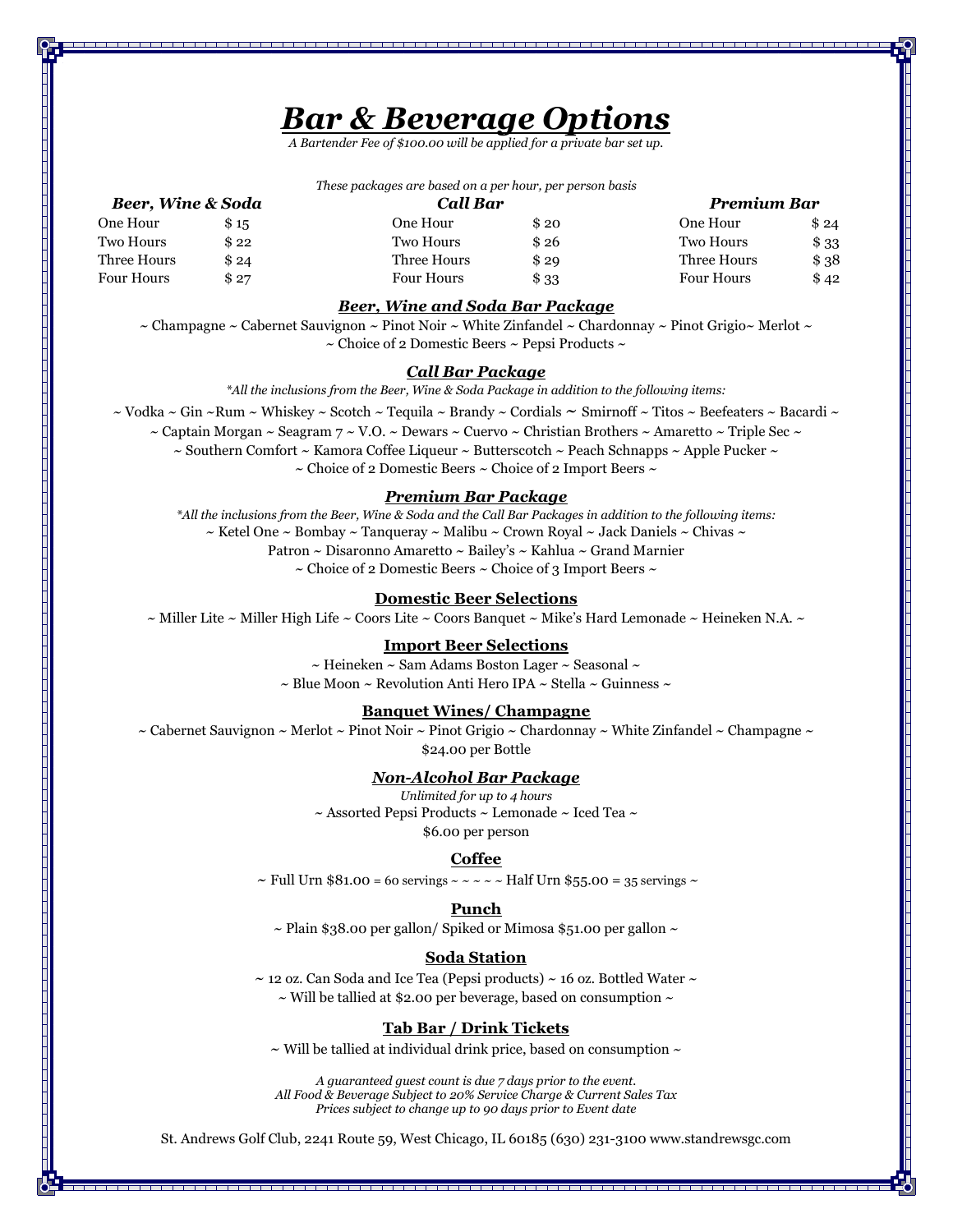## *Coffee & Sweets*

*All Displays will be available for 1 hour of Service*

## **Gourmet Hot Chocolate Station**

Gourmet Hot Chocolate, Assorted Flavor Shots, Fresh Whipped Cream, Cinnamon and Sugar Blend and Chocolate Shavings *\$5.00 per person* 

## **Ultimate Candy Station**

*Minimum 50 guests* The perfect alternative to the traditional favor… select 12 of your favorite candy selections for your guests to enjoy. Mini Chinese takeout boxes included for your guests to take a sweet treat home. *\$6.00 per person* 

## **St. Andrews Ice Cream Station**

*Minimum 100 guests \$100 Staff fee* Vanilla, Chocolate & Strawberry Ice Cream Butterscotch, Chocolate & Strawberry Sauce Sliced Bananas, Chocolate Chips, Chopped Nuts, Cherries, Whipped Cream & Sprinkles *\$5.00 per person*

## **Italian Imported Lemon Sorbet Pallet Cleanser**

Served in a chilled mini martini glass with a raspberry and a mint sprig Served following salad service *\$2.00 per person*

## **Sweets Table**

*Minimum of 50 guests*  Assortment of fresh desserts *\$9.00 per person*

*A guaranteed guest count is due 7 days prior to the event. All Food & Beverage Subject to 20% Service Charge & Current Sales Tax Prices subject to change up to 90 days prior to Event date*

St. Andrews Golf Club, 2241 Route 59, West Chicago, IL 60185 (630) 231-3100 www.standrewsgc.com

<u>s en la partir de la família de la partir de la partir </u>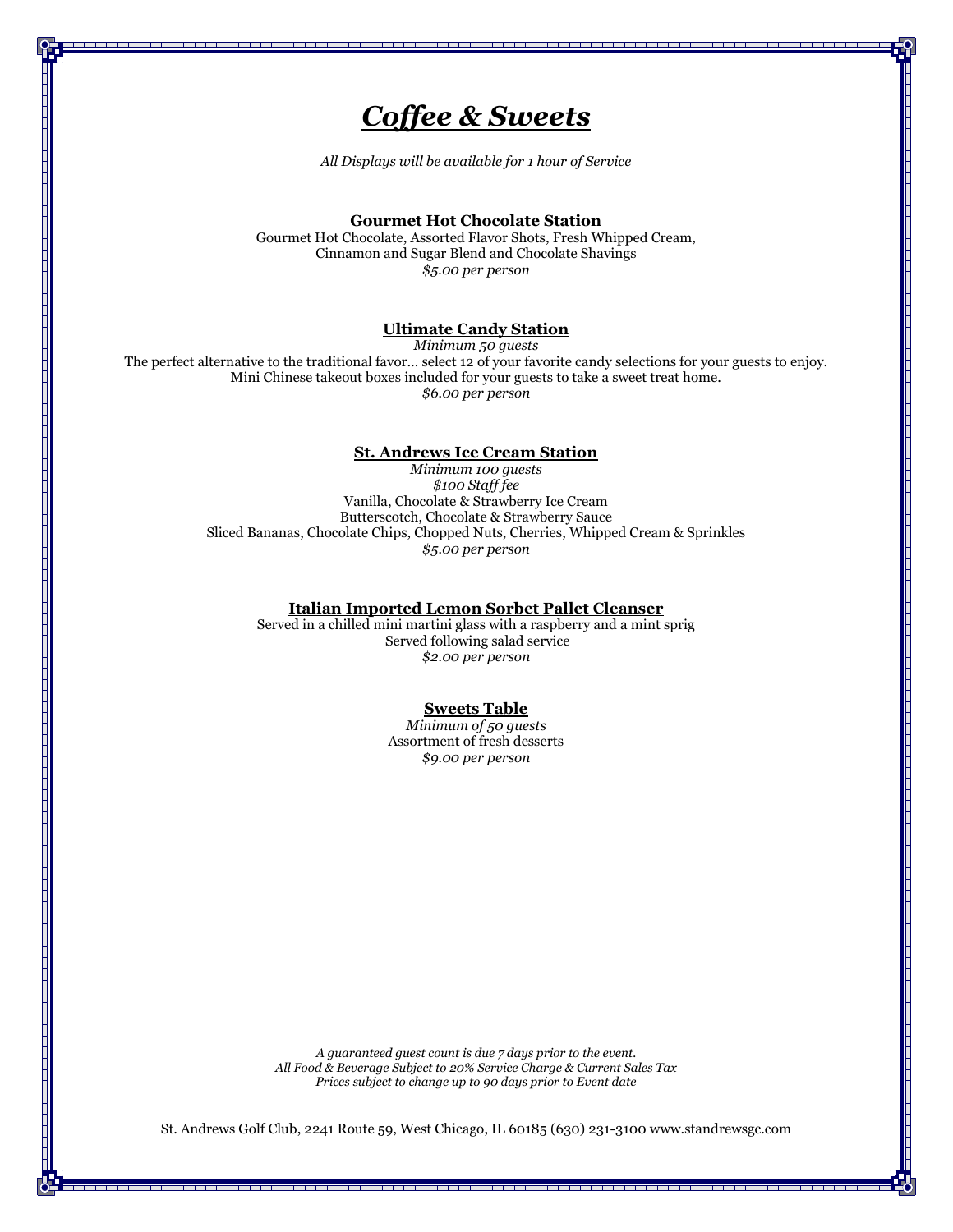## *Extras*

## **Chair Covers**

*Includes Choice of Cover & Sash & Installation \$3.25 per chair + Delivery Fee*

#### **Chiavari Chairs**

*Includes Choice of Frame and Cushion Color & Installation \$4.75 per chair + Delivery Fee*

#### **Upgraded Linens – Prices Vary**

*Floor length Poly Cotton table cloth or Floor length Satin Lamour table cloth Bichon, Shimmer Crushed, Pintuck, Bengaline & Shantung table cloth + Delivery Fee*

#### **Overlays – Prices Vary**

*Sparkle Organza Filigree, Embroidered & Tissue Lame Shag, Glitter & Radiance Table runners + Delivery Fee*

#### **Upgraded Napkins – Prices Vary**

*Poly Cotton (Other than Colors Included) Satin Lamour Napkin Bichon Napkin + Delivery Fee*

#### **Chargers**

*Starting at \$5 per charger + Delivery Fee*

#### **Fabric Backdrop**

*\$250 (Includes lights and pipe and drape)*

## **Ceiling Draping**

*Quote available upon request*

**Rented Screen & Projector** *\$75 per set up – includes cart, portable screen and projector*

## **Icicle Lights under Head Table, Place Card Table and Gift Table**

*\$125.00 for all 3 or \$50/each*

### **Portable Bar**

*\$250 per portable bar includes bartender fee Complimentary for Receptions Over 200*

## **Extra Reception Time**

\$*350 per Additional Hour- \$175 per Additional Half Hour Option of either Cash Bar or Tab Tally for additional time up until 12:30am*

## **Ice Sculpture – Prices Vary**

*Based on Custom Design Selection + Delivery Fee*

St. Andrews Golf Club, 2241 Route 59, West Chicago, IL 60185 (630) 231-3100 www.standrewsgc.com

--------------------------